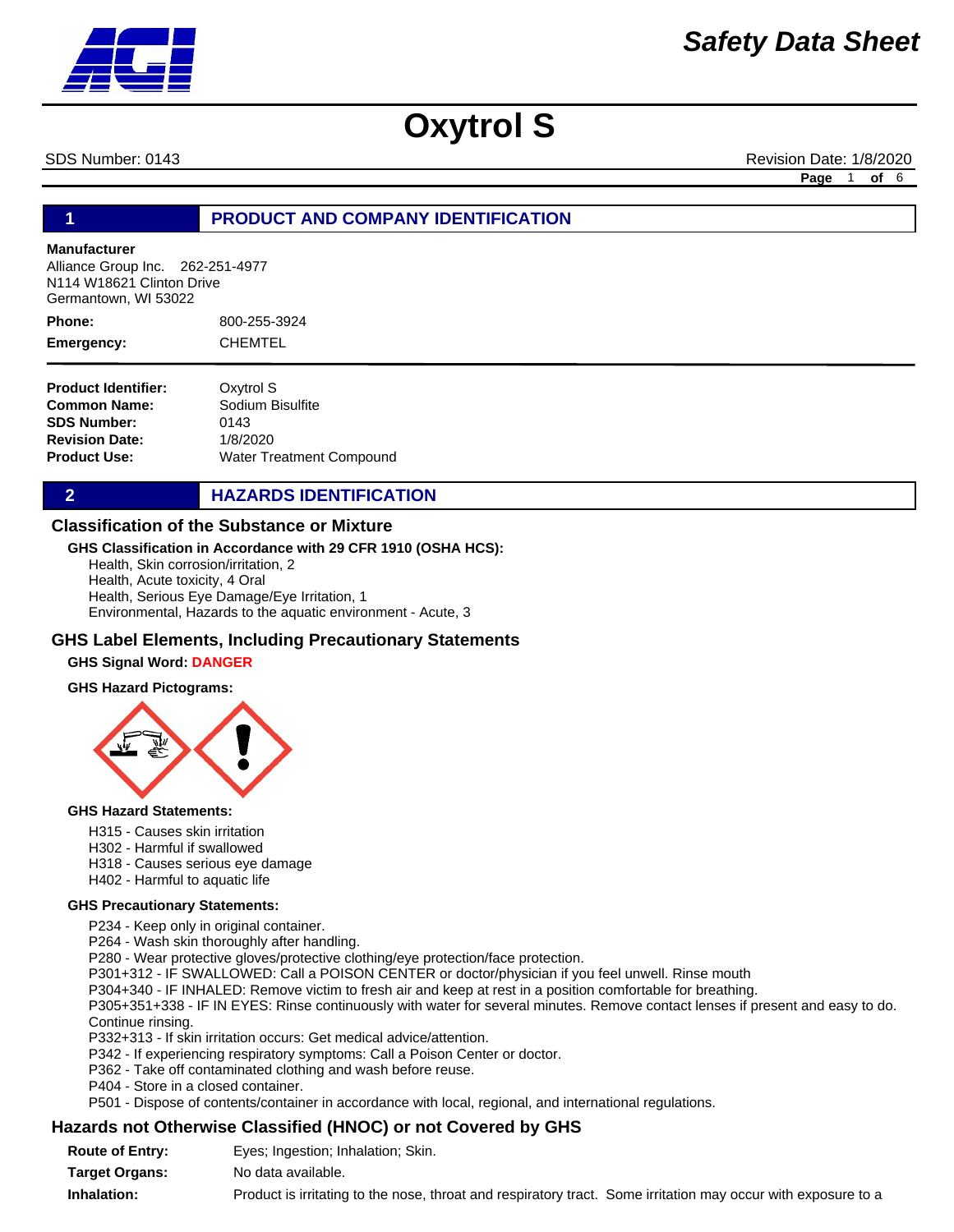

SDS Number: 0143 **Revision Date: 1/8/2020** Revision Date: 1/8/2020

| Page 2 of 6 |  |  |
|-------------|--|--|
|             |  |  |

| <b>Skin Contact:</b> | May cause symptoms of skin irritation such as reddening, swelling, and/or rash.                        |
|----------------------|--------------------------------------------------------------------------------------------------------|
| <b>Eve Contact:</b>  | Vapors from the product may be irritating to the eyes, This produce may cause irritation and tearing.  |
| Ingestion:           | May be harmful if swallowed. Ingestion of large amounts may cause nausea, GI upset and abdominal pain. |

**HMIS III:** Health = 2, Fire = 0, Physical Hazard =  $0$ 

large amount of product vapors.

| HMIS                   |   |  |
|------------------------|---|--|
| <b>HEALTH</b>          | 2 |  |
| <b>FLAMMABILITY</b>    |   |  |
| <b>PHYSICAL HAZARD</b> |   |  |
| PERSONAL PROTECTION    |   |  |

# **3 COMPOSITION/INFORMATION OF INGREDIENTS**

Substance/Mixture: Mixture

|           |               | Chemical Ingredients: |
|-----------|---------------|-----------------------|
| CAS#      | $\frac{1}{2}$ | Chemical Name:        |
| 7631-90-5 | <30%          | Sodium bisulfite      |

|                      | <b>FIRST AID MEASURES</b>                                                                                                                                                                                                             |
|----------------------|---------------------------------------------------------------------------------------------------------------------------------------------------------------------------------------------------------------------------------------|
| Inhalation:          | If symptoms develop, move victim to fresh air. If symptoms persist, obtain medical attention.                                                                                                                                         |
| <b>Skin Contact:</b> | Promptly flush skin with water for 15 minutes. Wash with soap and water. Remove contaminated clothing immediately.<br>Consult a physician if skin irritation develops. Do not apply oils and ointments unless ordered by a physician. |
| Eye Contact:         | Immediately flush eyes with large amounts of water for at least 15 minutes, lifting eyelids occasionally to facilitate<br>irrigation.<br>** Get immediate medical attention.                                                          |
| Ingestion:           | If swallowed: Do NOT induce vomiting. Never give anything by mouth to an unconscious person. Drink large amounts<br>of water. Consult a physician.                                                                                    |

# **5 FIRE FIGHTING MEASURES**

| <b>Flammability:</b>       | Not flammable or combustible. |
|----------------------------|-------------------------------|
| <b>Flash Point:</b>        | No data available.            |
| <b>Flash Point Method:</b> | No data available.            |
| <b>Burning Rate:</b>       | No data available.            |
| <b>Autoignition Temp:</b>  | No data available.            |
| LEL:                       | No data available.            |
| UEL:                       | No data available.            |

Fire Fighting Methods

Evacuate area of unprotected personal. Wear protective clothing including NIOSH Approved self- contained breathing apparatus. Remain upwind of fire to avoid hazardous vapors and decomposition products. Use water spray to cool fire exposed containers and disperse vapors.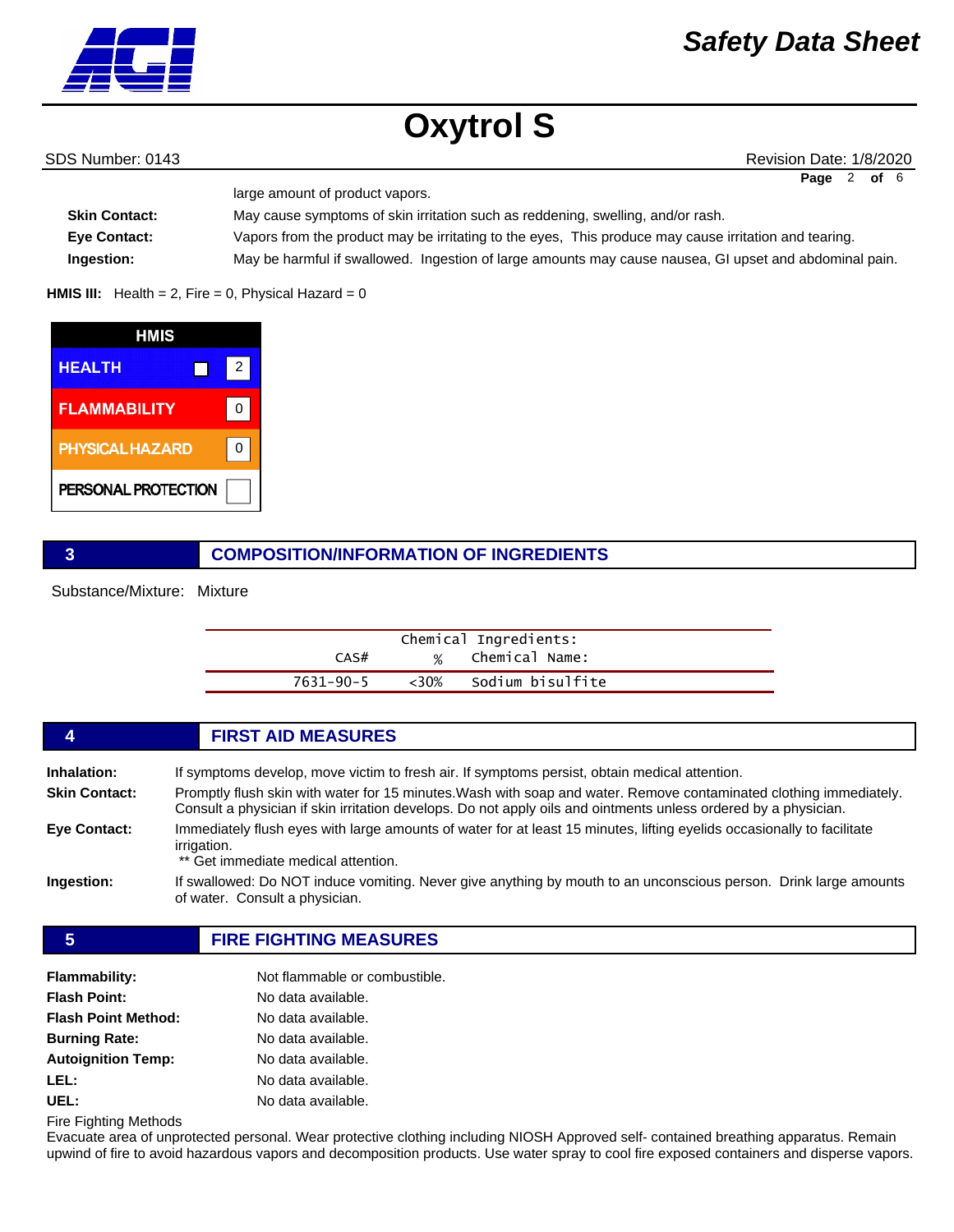

SDS Number: 0143 **Revision Date: 1/8/2020** Revision Date: 1/8/2020 **Page** 3 **of** 6

*Extinguishing Media*

**Suitable:** Use extingushing measures that are appropriate to local circumstances and the surrounding environment.

**Unsuitable fire extinguisher:** No data available.

**Unusual Fire or Explosion Hazards:** Sulfur dioxide gas will be released at a rate increasing with high temperatures

# **6 ACCIDENTAL RELEASE MEASURES**

## **Personal Precautions**

Use personal protective equipment. Avoid breathing vapors, mist or gas. Ensure adequate ventilation.

**Environmental Precautions** 

Prevent further leakage or spillage if safe to do so. Do not let products enter drains. Discharge into the environment should be avoided.

#### **Spill**

CORROSIVE MATERIAL. Contain spill, place into drums for disposal. Soak up with inert absorbent material and dispose of as hazardous waste.

| 7                                        | <b>HANDLING AND STORAGE</b>                                                                                                                                                                                                                                                                                                                        |  |  |
|------------------------------------------|----------------------------------------------------------------------------------------------------------------------------------------------------------------------------------------------------------------------------------------------------------------------------------------------------------------------------------------------------|--|--|
| <b>Handling Precautions:</b>             | Avoid contact with eyes, skin, or clothing. Avoid breathing vapors or mist. Consider normal working<br>hygiene. Wash hands thoroughly after handling.                                                                                                                                                                                              |  |  |
| <b>Storage Requirements:</b>             | <b>CORROSIVE MATERIAL.</b><br>Store in cool/dry area. Keep away from incompatible materials. Keep container tightly closed. Do not<br>store in unlabeled or mislabeled containers. Do not freeze. Store above 40 °F to avoid crystallization.                                                                                                      |  |  |
| 8                                        | <b>EXPOSURE CONTROLS/PERSONAL PROTECTION</b>                                                                                                                                                                                                                                                                                                       |  |  |
| <b>Engineering Controls:</b>             | Provide local exhaust ventilation. Maintain adequate ventilation.                                                                                                                                                                                                                                                                                  |  |  |
| <b>Personal Protective</b><br>Equipment: | Engineering Measures: Local exhaust ventilation or other engineering conrols are normally required<br>when handling or using this product to avoid overexposure. Maintain adequate ventilation.                                                                                                                                                    |  |  |
|                                          | Hygiene measures: Handle in accordance with good industrial hygiene and safety practice. Wash hands<br>before breaks and at the end of workday.                                                                                                                                                                                                    |  |  |
|                                          | Respiratory: Where risk assessment shows air-purifying respirators are appropriate use a full-face<br>particle respirator with multipurpose coombination (US) or type ABEK (EN 14387) respirator cartridges<br>as a backup to engineering controls. If the respirator is the sole means of protection, use a full-face<br>supplied air respirator. |  |  |
|                                          | Eye protection: Wear chemical safety goggles while handling this product. Wear additional eye<br>protection such as a face shield when the possibility exists for eye contact with splashing or spraying<br>liquid.                                                                                                                                |  |  |
|                                          | Skin protection: Prevent contact with this product. Handle with gloves. Use proper glove removal<br>technique (without touching gloves outer surface) to avoid skin contact with this product.                                                                                                                                                     |  |  |
| <b>Component</b>                         | <b>OSHA PEL</b><br><b>ACGIH TWA/TLV</b>                                                                                                                                                                                                                                                                                                            |  |  |
| Sodium Bisulfite                         | $5 \text{ mg/m}$ $3 \text{ - TWA}$<br>$5 \text{ mg/m}$ 3 - TWA                                                                                                                                                                                                                                                                                     |  |  |

Sulfur Dioxide gas may be released.

\*\*Exposure Limit for Sulfur Dioxide are: 5ppm - TWA (OSHA); 2ppm TWA; 5ppm-STEL (ACGIH)

# **9 PHYSICAL AND CHEMICAL PROPERTIES**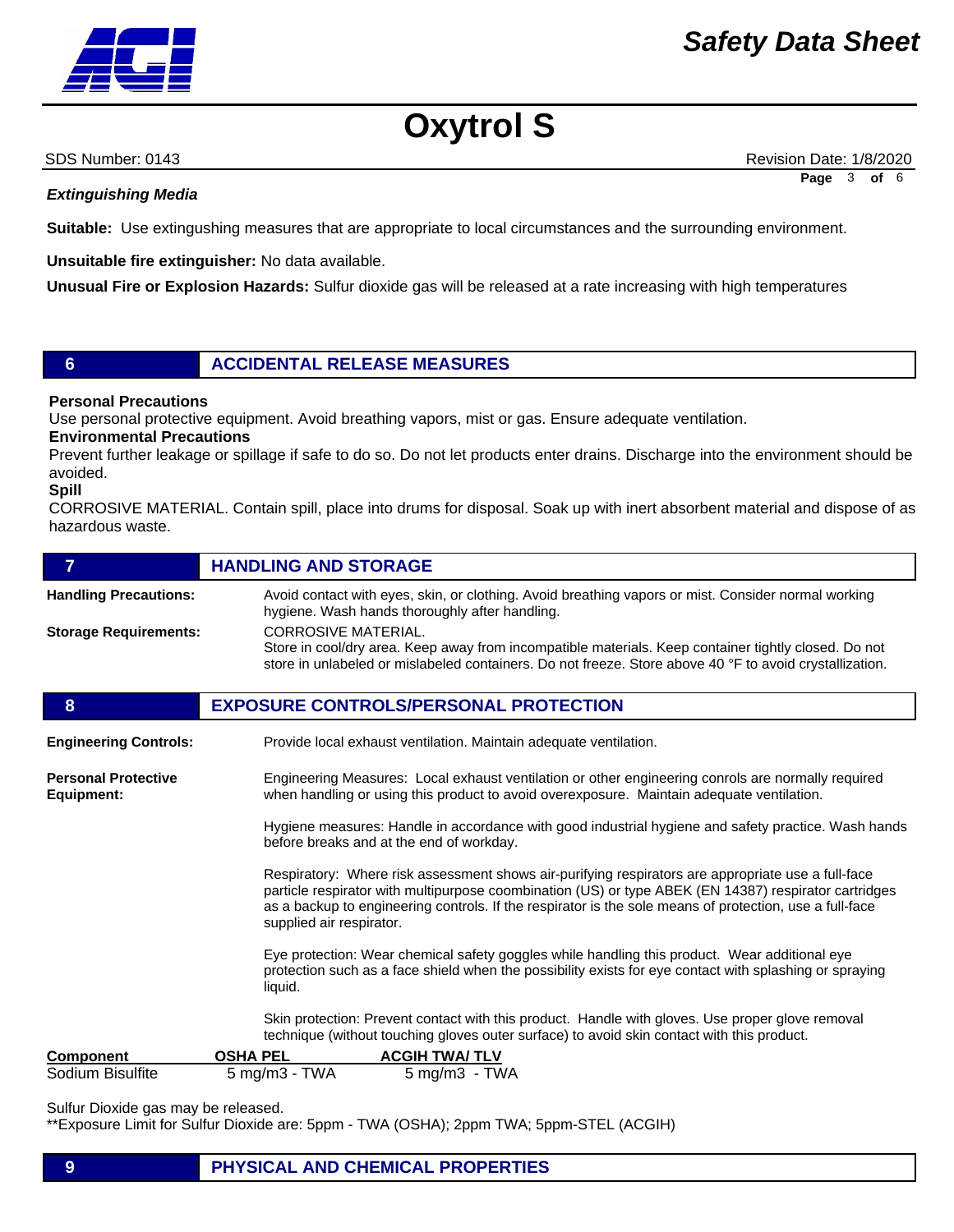**Physical State:**

**Odor Threshold: Molecular Formula: Particle Size: Solubility:**

**Spec Grav./Density: Softening Point: Viscosity: Percent Volatile:**

**Partition Coefficient:**

**Auto-Ignition Temp: Decomp Temp: UFL/LFL:**

**Vapor Pressure: Vapor Density:**

**Octanol:**

**pH: VOC: Evap. Rate:**

**Odor:**

SDS Number: 0143 **Revision Date: 1/8/2020** Revision Date: 1/8/2020 **Page** 4 **of** 6

| <b>Softening Point:</b>               | No data available. |
|---------------------------------------|--------------------|
| <b>Viscosity:</b>                     | No data available. |
| <b>Percent Volatile:</b>              | No data available. |
| <b>Saturated Vapor Concentration:</b> | No data available. |
| <b>Heat Value:</b>                    | No data available. |
| <b>Boiling Point:</b>                 | No data available. |
| <b>Freezing/Melting Pt.:</b>          | $32^\circ$ F       |
| <b>Flammability:</b>                  | No data available. |
| <b>Flash Point:</b>                   | No data available  |

Appearance: Clear. Light pale yellow / light pink.

Liquid. Pungent odor. No data available. No data available. No data available. Appreciable. 1.32 @ 25 C

No data available. No data available. No data available. No data available.

No data available. No data available. No data available. No data available No data available.

**10 STABILITY AND REACTIVITY**

3.0 - 5.0

| - 1 V                            | STABILIT AND REACTIVITT                                                                                                                                                                                       |
|----------------------------------|---------------------------------------------------------------------------------------------------------------------------------------------------------------------------------------------------------------|
| <b>Reactivity:</b>               | No data available.                                                                                                                                                                                            |
| <b>Chemical Stability:</b>       | Product is stable under normal conditions.                                                                                                                                                                    |
| <b>Conditions to Avoid:</b>      | Avoid contact with heat, sparks, electric arcs, other hot surfaces, and open flames. Contact with organic<br>material may cause fire. To dilute: Add products slowly to lukewarm water, not water to product. |
| <b>Materials to Avoid:</b>       | Oxidizing agents. Corrosive to some metals.                                                                                                                                                                   |
| <b>Hazardous Decomposition:</b>  | Sulfur dioxide gas. Sulfur oxides.                                                                                                                                                                            |
| <b>Hazardous Polymerization:</b> | Will not occur under normal conditions.                                                                                                                                                                       |
|                                  |                                                                                                                                                                                                               |

**11 TOXICOLOGICAL INFORMATION**

# **Toxicity Data:**

**Eye Effects:** Vapors may cause eye irritation. May cause serious eye damage/eye irritation if left untreated. Effects may vary depending on the length of exposure, solution, concentration, and first aid measures. » Sodium Bisulfite - Eyes - no data available

**Skin Effects:** May cause mild skin irritation with symptoms such as reddening, swelling, rash, or blistering » Sodium Bisulfite - Skin corrosion/irritation - no data available

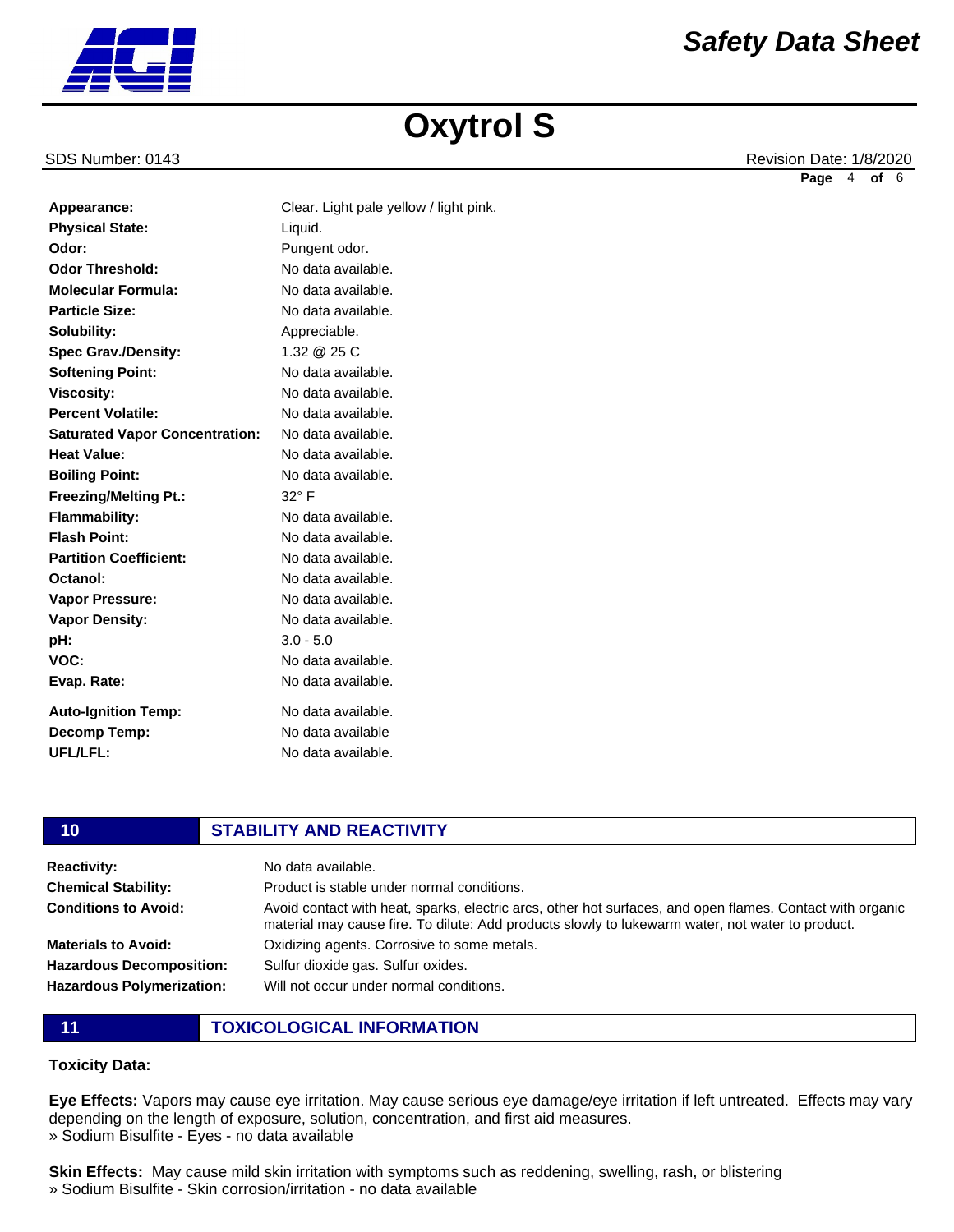

SDS Number: 0143 **Revision Date: 1/8/2020** Revision Date: 1/8/2020 **Page** 5 **of** 6

**Inhalation Effects:** Product is irritation to the nose, throat and respiratory tract » Sodium Bisulfite - Inhalation LC50 - no data available

**Ingestion Effects:** May cause allergic reaction in some asthmatics. Large amounts may cause nausea, gastrointestinal upset and abdominal pain.

» Sodium Bisulfite - Oral LD50 - Rat = 1540 mg/kg

| <b>Chronic Effects:</b>   | No data available. |
|---------------------------|--------------------|
| <b>Mutagenicity:</b>      | No data available. |
| <b>Teratogenicity:</b>    | No data available. |
| <b>Fertility Effects:</b> | No data available. |

# **Carcinogenicity: IARC: 3 - Group 3: not classifiable as to its carcinogenicity to humans**

**IARC:** No component of this product present at levels greater than or equal to 0.1% is identified as probable, possible or confirmed human carcinogen by IARC.

**NTP:** No component of this product present at levels greater than or equal to 0.1% is identified as a known or anticipated carcinogen by NTP.

**OSHA:** No component of this product present at levels greater than or equal to 0.1% is identified as a carcinogen or

# **12 ECOLOGICAL INFORMATION**

**Biodegradability:** No data available.

**Ecotoxicity** Toxicity to fish: LC50- Gambusia affnis (Mosquito fish) - 240 mg/L- 96 hr (Sodium Bisulfite) Toxicity to aquatic invertebrates: EC50- Daphnia magna (Water flea) - 102 mg/L- 4.2 d (Sodium Bisulfite)

An environmental hazard cannot be excluded in the event of unprofessional handling or disposal. Harmful to aquatic life.

# **13 DISPOSAL CONSIDERATIONS**

This material, if discarded as produced, is not a RCRA "listed" hazardous waste. However, it should be fully characterized for toxicity and possible reactivity prior to disposal (40 CFR 261). Along with properly characterizing all waste materials, consult state and local regulations regarding the proper disposal of this material.

RCRA: No component of this product is listed as a hazardous waste.

**14 TRANSPORT INFORMATION**

UN2693, Bisulfites, aqueous solutions, n.o.s., 8, PGIII, (Sodium Bisulfite)

Resp. Guide Page: 154